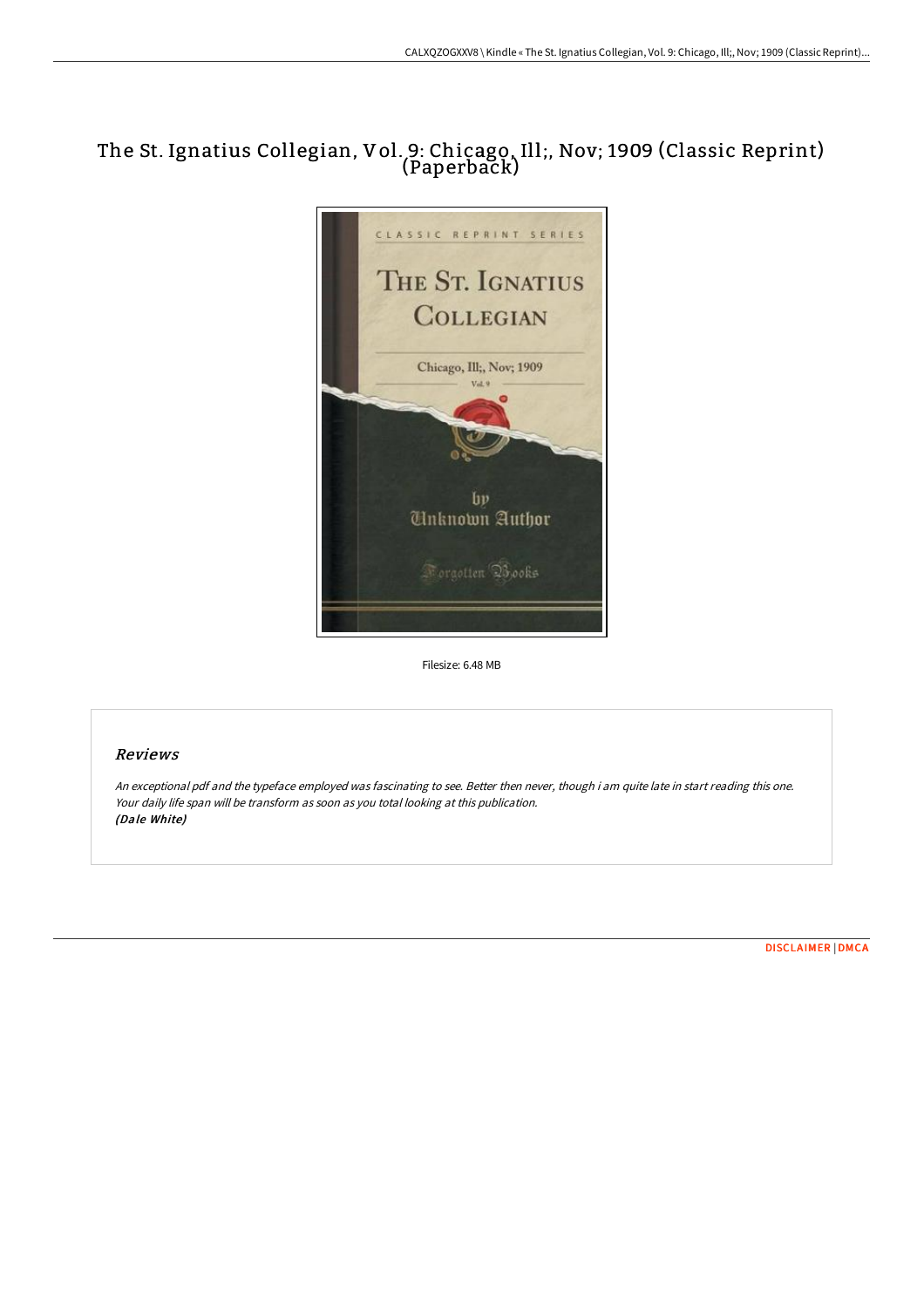#### THE ST. IGNATIUS COLLEGIAN, VOL. 9: CHICAGO, ILL;, NOV; 1909 (CLASSIC REPRINT) (PAPERBACK)

## ঞ **DOWNLOAD PDF**

Forgotten Books, United States, 2015. Paperback. Condition: New. Language: English . This book usually ship within 10-15 business days and we will endeavor to dispatch orders quicker than this where possible. Brand New Book. Excerpt from The St. Ignatius Collegian, Vol. 9: Chicago, Ill;, Nov; 1909 New University Born in Chicago! St. Ignatius College expanded into great university under name Loyola. Jesuit leaders plan best of engineering, medical and other departments. Thus ran a headline and subheadings in the Chicago Daily Tribune, Monday, October 18, 1909, announcing to the people of Chicago an event momentous in local education - the founding of a Catholic and Jesuit University! Those terse, brief statements marked the climax of forty years collegiate prominence in this city, and the consummation of the eagerly awaited Chicago Catholic University plan. The story of that university plan has been sketched in the pages of the Collegian for three years, by editorial, feature article, and half-tone. In the 1906 April issue, the purchase of seventeen acres of Rogers Park real estate during the preceding month by the then president. Rev. Henry J. Dumbach, S. J., was announced in a glowing editorial, prophetic of the future that has now become a reality. In the April issue of 1907, the frontispiece was a halftone of St. Ignatius Church, Devon and Evanston avenues, the first building to be erected on the north shore property. In 1908, the July frontispiece was a photograph of the Hon. Wm. Dillon, Dean of Lincoln College of Law. The first leader that month was an article by Mr. Arnold McMahon on Lincoln College of Law, the first department of the greater St. Ignatius. In that same July issue, College Notes was illustrated by two cuts, one representing the Academy (then) to be begun the following fall, and...

B Read The St. Ignatius Collegian, Vol. 9: Chicago, Ill;, Nov; 1909 (Classic Reprint) [\(Paperback\)](http://techno-pub.tech/the-st-ignatius-collegian-vol-9-chicago-ill-nov-.html) Online  $\sqrt{m}$ Download PDF The St. Ignatius Collegian, Vol. 9: Chicago, Ill;, Nov; 1909 (Classic Reprint) [\(Paperback\)](http://techno-pub.tech/the-st-ignatius-collegian-vol-9-chicago-ill-nov-.html)